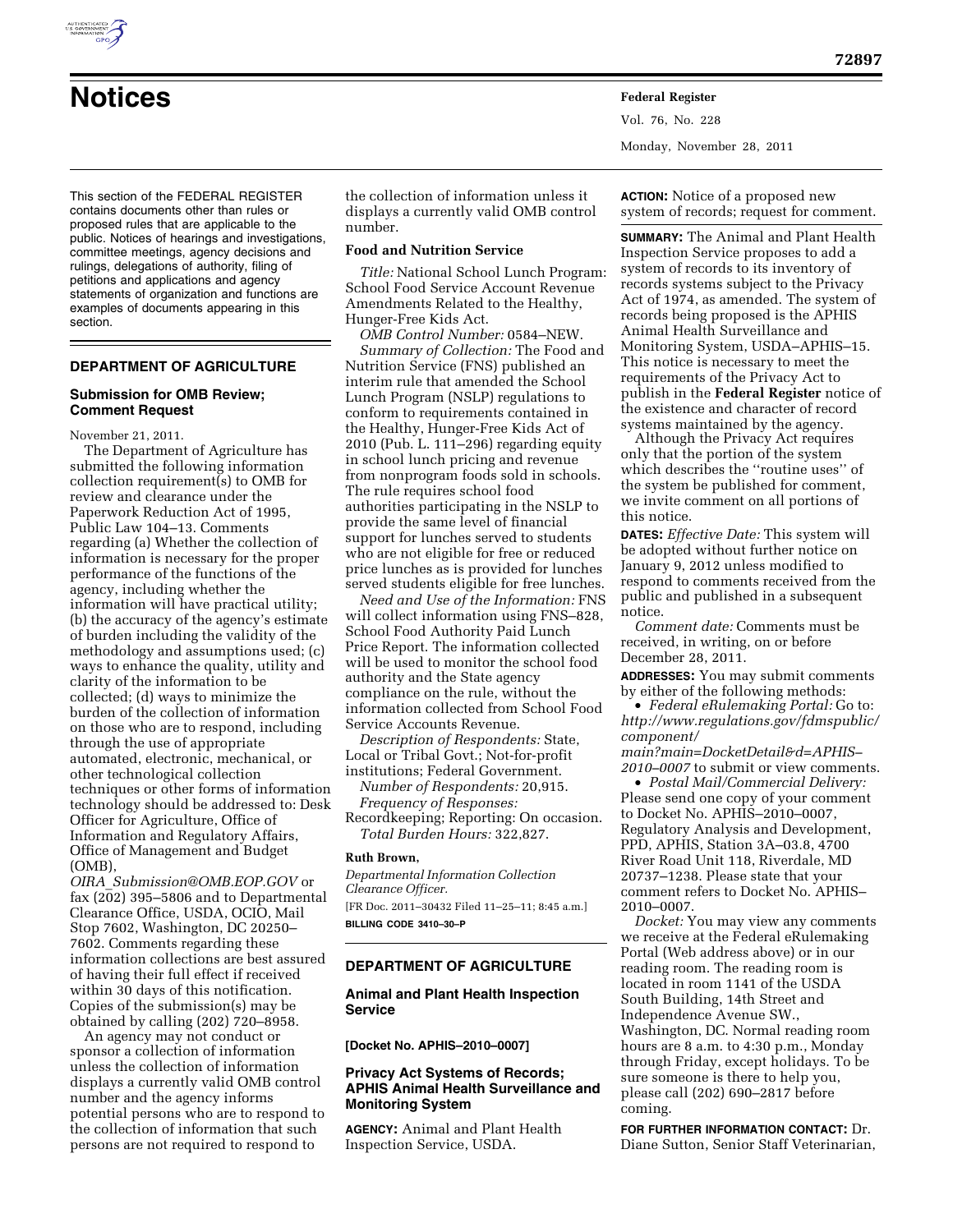VS, APHIS, 4700 River Road Unit 43, Riverdale, MD 20737; (301) 734–4913. **SUPPLEMENTARY INFORMATION:** The Privacy Act of 1974, as amended (5 U.S.C. 552a), requires agencies to publish in the **Federal Register** notice of new or revised systems of records maintained by the agency. A system of records is a group of any records under the control of any agency, from which information is retrieved by the name of an individual or by some identifying number, symbol, or other identifying particular assigned to an individual.

The Animal and Plant Health Inspection Service (APHIS) of the U.S. Department of Agriculture (USDA) is proposing to add a new system of records, entitled APHIS Animal Health Surveillance and Monitoring System (AHSM), that will be used to maintain records of activities conducted by the agency pursuant to its mission and responsibilities authorized by the Animal Health Protection Act (7 U.S.C. 8301 *et seq.*); Bovine Johne's Disease Control Program (7 U.S.C. 7629); and the Public Health Security and Bioterrorism Preparedness and Response Act of 2002 (7 U.S.C. 8401).

APHIS' Veterinary Services (VS) program will use the AHSM to collect, manage, and evaluate animal health data for disease control and surveillance programs. The AHSM will assist APHIS in obtaining and analyzing relevant epidemiological information, identifying appropriate response tactics, and effectively responding to an animal disease event in the United States. It will also allow us to identify and notify the owners of animals that have been or may have been exposed in an animal disease event. The AHSM may also be used to document animal health program results to justify expenditures and compile statistical data about animal disease control or surveillance programs.

The AHSM contains modules for the Veterinary Services Laboratory Submissions (VSLS), the National Poultry Improvement Plan (NPIP), and the Mobile Information Management system (MIM).

The AHSM contains personally identifiable information about the individual listed as the contact person for the location where the animals subject to animal disease control or surveillance programs are maintained and the owner of animals involved with animal disease control or surveillance programs. Such information includes name; mailing and physical address, including city, county, State, postal code, and latitude/longitude coordinates; telephone number; email

address; and any animal, sample, or location identification numbers associated with the person. The system also contains information about APHIS employees, cooperators, and contractors who are directly involved in animal disease control or surveillance program activities such as name, home and work address, home and work email addresses, telephone number(s), and any assigned identification numbers.

### **Routine Uses of Records Maintained in the System, Including Categories of Users and the Purposes of Such Uses**

APHIS may routinely share data in the AHSM with certain Federal and State animal health officials or Federal or State wildlife agencies for assistance in conducting, managing, and analyzing animal disease or surveillance programs, and monitoring animal diseases including those related to wildlife, feral animals, or alternative livestock. Data may also be shared with Federal or State agencies involved with public health such as the Departments of Homeland Security and Health and Human Services for the purposes of zoonotic disease surveillance or control activities. APHIS may also share data in the AHSM with the public through a Web site that lists participants in voluntary animal disease certification or quality assurance programs, and lists individuals or entities not in compliance with animal disease regulations. APHIS may also use the Web site to notify individuals who may have acquired exposed or potentially exposed animals when other means of contact are unavailable.

Other routine uses of this information include releases related to investigations pertaining to violations of law or related to litigation. A complete listing of the routine uses for this system is included in the accompanying document that is published along with this notice.

The proposed information collection requests associated with this system have been approved by or submitted for approval by the Office of Management and Budget under the Paperwork Reduction Act.

Title and Business Address of the Agency Official Responsible for the System of Record

Chief Information Officer, U.S. Department of Agriculture, 1400 Independence Ave. SW., Washington, DC 20250.

#### **Report on New System**

A report on the new system of records, required by 5 U.S.C. 552a(r), as implemented by Office of Management and Budget Circular A–130, was sent to

the Chairman, Committee on Homeland Security and Governmental Affairs, United States Senate; the Chairman, Committee on Oversight and Government Reform, House of Representatives; and the Administrator, Office of Information and Regulatory Affairs, Office of Management and Budget.

Signed in Washington, DC, on November 11, 2011.

**Thomas J. Vilsack,** 

*Secretary.* 

# **SYSTEM NAME:**

APHIS Animal Health Surveillance and Monitoring System, USDA–APHIS– 15.

# **SECURITY CLASSIFICATION:**

None.

#### **SYSTEM LOCATION:**

The AHSM is a Web-based system hosted at secure and geographically dispersed locations. A backup copy of the data is maintained at a secure U.S. government facility.

#### **CATEGORIES OF INDIVIDUALS COVERED BY THE SYSTEM:**

Individuals who are listed as the contact person for the location where the animals subject to animal disease control or surveillance programs are maintained; owners of animals involved with animal disease control or surveillance programs; dealers, agents, and brokers of animals; owners or operators of animal product processing, slaughter, or rendering establishments; accredited veterinarians; contractors; cooperators; and certain APHIS employees.

# **CATEGORIES OF RECORDS IN THE SYSTEM:**

For the individuals listed as the contact person for the location where the animals subject to animal disease control or surveillance programs are maintained; owners of animals involved with animal disease control or surveillance programs; dealers, agents, and brokers of animals; or owners or operators of animal product processing, slaughter, or rendering establishments; the following information will be retained: Name; address, including city, county, State, postal code, and latitude/ longitude coordinates; e-mail address; telephone number; operation type; species and breed of animals maintained; and data necessary for managing and analyzing animal disease control or surveillance programs and monitoring diseases related to wildlife, feral animals, or alternative livestock. The information retained for APHIS employees, cooperators, and contractors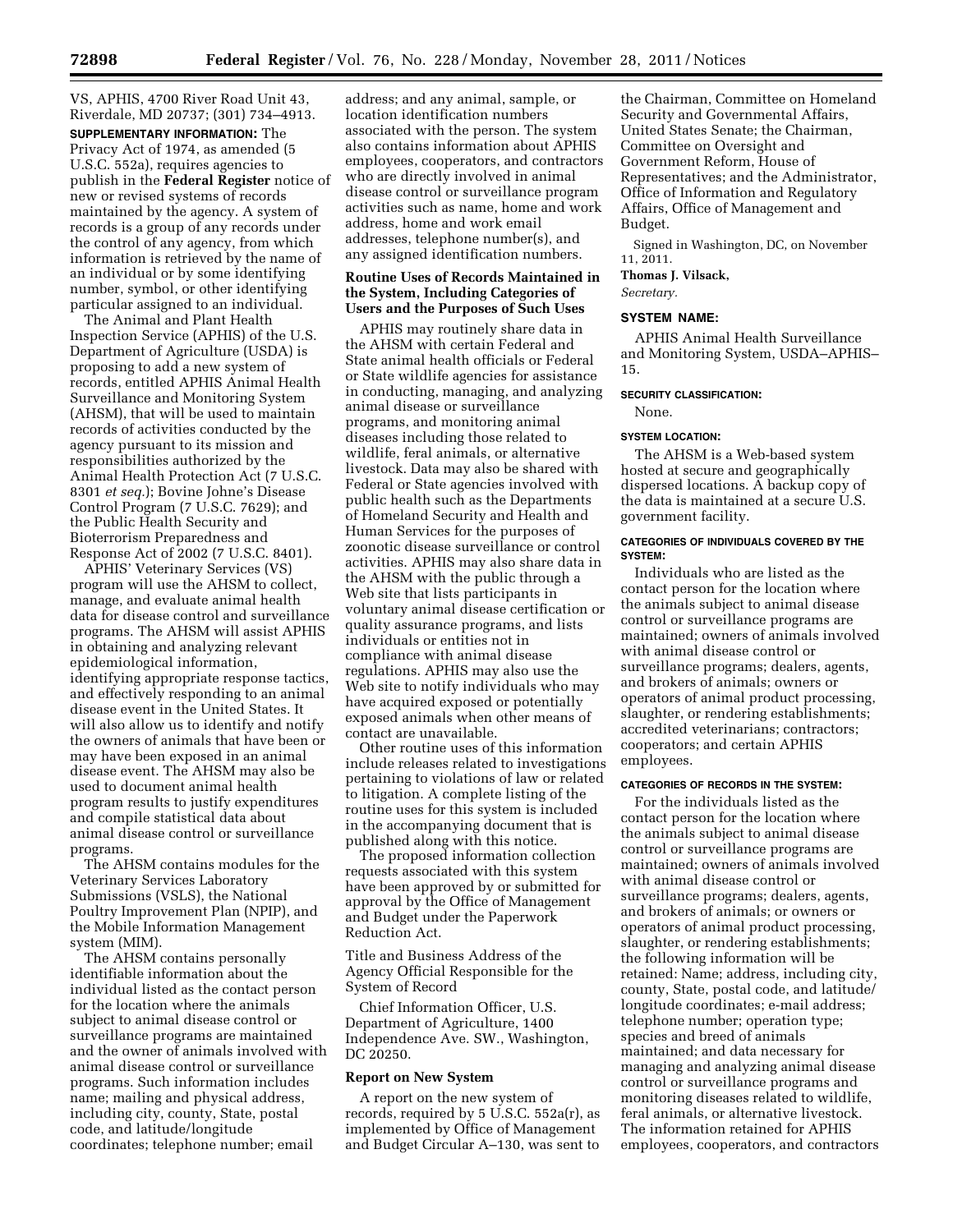may include name; home and work address; home and work e-mail addresses; telephone number(s); and any assigned identification numbers.

#### **AUTHORITY FOR MAINTENANCE OF THE SYSTEM:**

Animal Health Protection Act (7 U.S.C. 8301 *et seq.*); Bovine Johne's Disease Control Program (7 U.S.C. 7629); and the Public Health Security and Bioterrorism Preparedness and Response Act of 2002 (7 U.S.C. 8401).

#### **PURPOSE(S):**

APHIS Veterinary Services (VS) program uses the AHSM to collect, manage, and evaluate animal health data for disease management and surveillance programs.

#### **ROUTINE USES OF RECORDS MAINTAINED IN THE SYSTEM, INCLUDING CATEGORIES OF USERS AND THE PURPOSES OF SUCH USES:**

In addition to those disclosures generally permitted under 5 U.S.C. 552a(b) of the Privacy Act, records maintained in the system may be disclosed outside USDA as follows:

(1) To certain Federal and State animal health officials to conduct, analyze, and report on the progress of animal disease control or surveillance programs;

(2) To Federal and State wildlife agencies for assistance in managing and analyzing animal disease control or surveillance programs and monitoring diseases related to wildlife, feral animals, or alternative livestock;

(3) To Federal or State agencies involved with public health such as the Departments of Homeland Security and Health and Human Services for the purposes of zoonotic disease surveillance or control activities;

(4) To the public through a public Web site which lists participants in voluntary animal disease certification or quality assurance programs and documents compliance with such programs; lists individuals not in compliance with animal disease regulations; and notifies individuals who may have acquired exposed or potentially exposed animals when other means of contact are unavailable;

(5) To the appropriate agency, whether Federal, State, local, or foreign, charged with responsibility of investigating or prosecuting a violation of law or of enforcing, implementing, or complying with a statute, rule, regulation, or order issued pursuant thereto, of any record within this system when information available indicates a violation or potential violation of law, whether civil, criminal, or regulatory in nature, and either arising by general statute or particular program statute, or

by rule, regulation, or court order issued pursuant thereto;

(6) To the Department of Justice when the agency, or any component thereof, or any employee of the agency in his or her official capacity, or any employee of the agency in his or her individual capacity where the Department of Justice has agreed to represent the employee, or the United States, in litigation, where the agency determines that litigation is likely to affect the agency or any of its components, is a party to litigation or has an interest in such litigation, and the use of such records by the Department of Justice is deemed by the agency to be relevant and necessary to the litigation; provided, however, that in each case, the agency determines that disclosure of the records to the Department of Justice is a use of the information contained in the records that is compatible with the purpose for which the records were collected;

(7) For use in a proceeding before a court or adjudicative body before which the agency is authorized to appear, when the agency, or any component thereof, or any employee of the agency in his or her official capacity, or any employee of the agency in his or her individual capacity where the agency has agreed to represent the employee, or the United States, where the agency determines that litigation is likely to affect the agency or any of its components, is a party to litigation or has an interest in such litigation, and the agency determines that use of such records is relevant and necessary to the litigation; provided, however, that in each case, the agency determines that disclosure of the records to the court is a use of the information contained in the records that is compatible with the purpose for which the records were collected;

(8) To appropriate agencies, entities, and persons when the agency suspects or has confirmed that the security or confidentiality of information in the system of records has been compromised; the agency has determined that as a result of the suspected or confirmed compromise there is a risk of harm to economic or property interests, a risk of identity theft or fraud, or a risk of harm to the security or integrity of this system or other systems or programs (whether maintained by the agency or another agency or entity) that rely upon the compromised information; and the disclosure made to such agencies, entities, and persons is reasonably necessary to assist in connection with the agency's efforts to respond to the suspected or confirmed compromise

and prevent, minimize, or remedy such harm;

(9) To contractors and other parties engaged to assist in administering the program. Such contractors and other parties will be bound by the nondisclosure provisions of the Privacy Act. This routine use assists the agency in carrying out the program, and thus is compatible with the purpose for which the records are created and maintained;

(10) To USDA contractors, partner agency employees or contractors, or private industry employed to identify patterns, trends or anomalies indicative of fraud, waste, or abuse; and

(11) To the National Archives and Records Administration or to the General Services Administration for records management inspections conducted under 44 U.S.C. 2904 and 2906.

#### **DISCLOSURE TO CONSUMER REPORTING AGENCIES:**

None.

#### **STORAGE:**

Records are maintained on magnetic tape and optical disk. Backup media is taken weekly to an offsite storage facility and stored on tape.

#### **RETRIEVABILITY:**

Records are retrieved primarily by first or last name, address, or phone number of the individual listed as the contact person for the location where the animal(s) subject to animal disease control or surveillance programs are maintained or the owner of animals involved with animal disease control or surveillance programs; and by animal, flock, herd, or premises numbers. However, under this system records can be retrieved by any of the categories that have been recorded.

#### **SAFEGUARDS:**

The AHSM security plan includes management, operational, and technical controls to prevent misuse of data by system users. These controls include the use of role-based security and access rights, network firewalls, and requiring all users to obtain a government-issued login. Access to the system is monitored by USDA officials to ensure authorized and appropriate use of the data.

## **RETENTION AND DISPOSAL:**

Individual electronic records are retained within the system for 150 years from the last date of creation, edit, or access of the records. Incremental and full system tape backups are retained for 1 month.

#### **SYSTEM MANAGERS(S) AND ADDRESS:**

Associate Deputy Administrator, National Animal Health Policy and